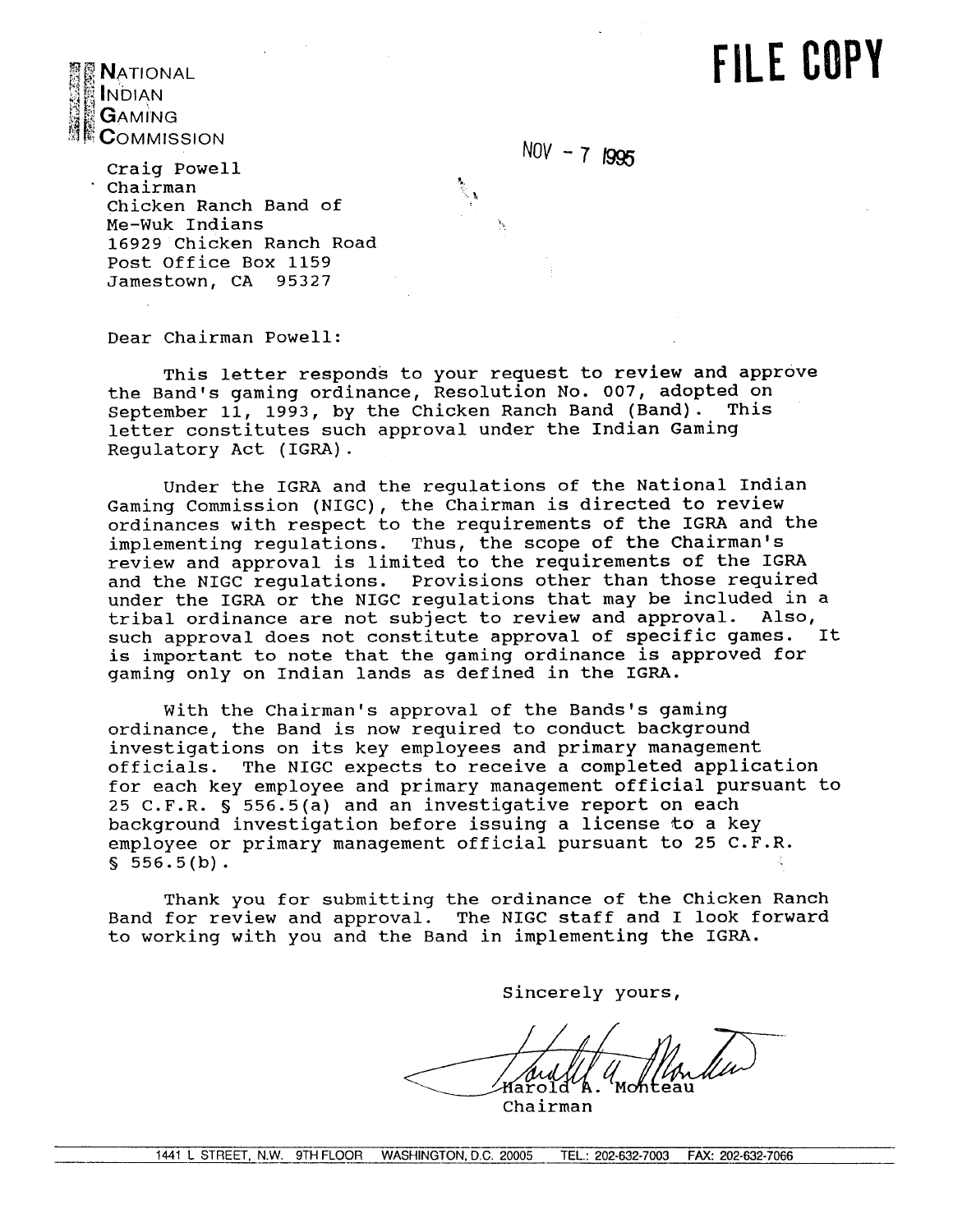### AUG 1 0 1995

**CHlCKEN** RANCH TRIBAL COUNCIL RESOLUTION NUHBER **007** 

**Ue, the Tribal members of the Chicken Ranch Rancheria,**  on this date  $\frac{Sep+11,1993}{2}$  held an election to **enact the New Gaming Ordinance, which include parts of Class 11 gaming as set forth in the guide lines of the National Indian Gaming Commission.** 

**It was voted by 100% of the attending members to adopt the New Gaming 0rdinance.as a new resolution.** 

**The votes were caste and recorded in writing herein:** 

YES **t** NO **t** SIGNATURE: **Chairman,**  Dathiesen **Lloyd R. Hathiesen Vice Chairman, Loren U. Mathiesen Secretary, Clois Erwin........ Treasure, Craig Powell.,,.... Sergeant at Arms,**   $\boldsymbol{\nu}$ **Cindy Smith........ Donna Dunne........** - Junne **tlembers: Brian Hathiesen..** .. ,. **Melissa Powell....**  $2m$ Tony Erwin..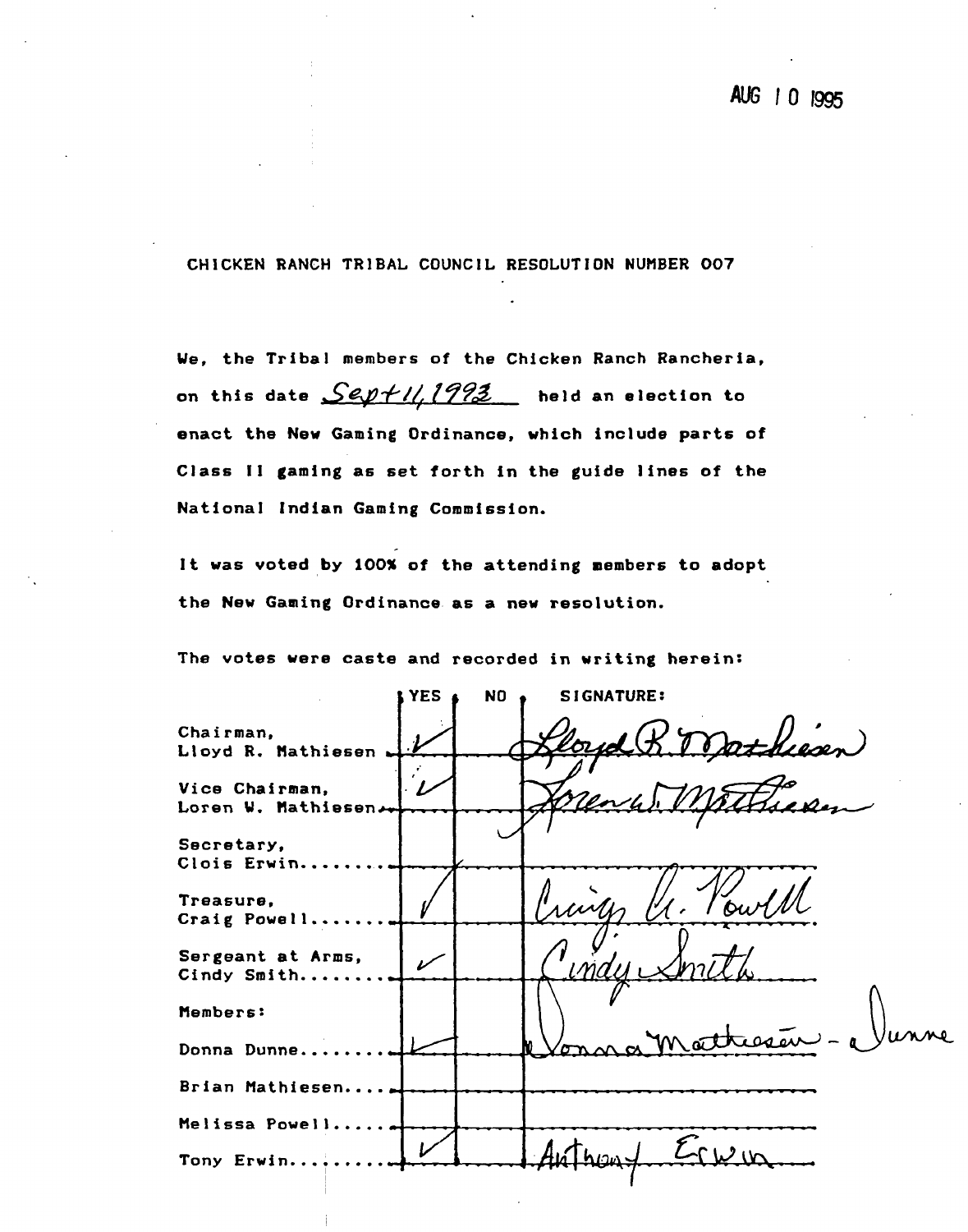### **CHICKEN RANCH BAND OF ME-WUK INDIANS** ' **TRIBAL GAMING ORDINANCE CLASS II GAMING ALG 10 1995**

#### I. Purpose

The Tribal Council of the Chicken Ranch Band of Me-Wuk Indians (hereinafter "Tribe"), by virtue of the customs and traditions of the Tribe empowering said Council with, among other powers, legislative authority, hereby enacts this ordinance in order to permit and regulate gaming operations on tribal lands.

#### II. Scope of Gaming Defined

Only Class I1 gaming as defined in the Indian Gaming Regulatory Act, P.L. 100-447, at 25 U.S.C. **5** 2703(7) **(A)**  (hereinafter "IGRA"), and in the regulations promulgated by the National Indian Gaming Commission ("NIGC"), are hereby authorized. However, should the Tribe ever deem that Class I11 gaming, as defined by IGRA, be permitted on tribal lands, the Council shall be authorized to amend this provision, and all other appropriate provisions within this ordinance, and submit the revised ordinance to the NIGC for approval.

#### 111. Ownershiw of Gaminq -- Penaltv for Unauthorized Gaminq

The Tribe shall have sole ownership of any gaming operation on tribal lands. All other gaming operations shall be deemed All other gaming operations shall be deemed unauthorized by the Tribe. The penalty for unauthorized gaming on tribal lands is the imposition of the full civil penalty allowed by applicable federal law for each unauthorized game conducted.

#### IV. Use of Gaming Revenue

a. Net revenues from Class I1 gaming shall be used only for the following purposes: to fund tribal government operations and programs; provide for the general welfare of the Tribe and its members; promote tribal economic development; donate to charitable organizations; or help fund operations of local government agencies.

b. If the Tribe elects to make per capita payments to tribal members, it shall authorize such payments only through a plan submitted to and approved by the Secretary of Interior pursuant to 25 U.S.C.  $\S$  2710(b)(3).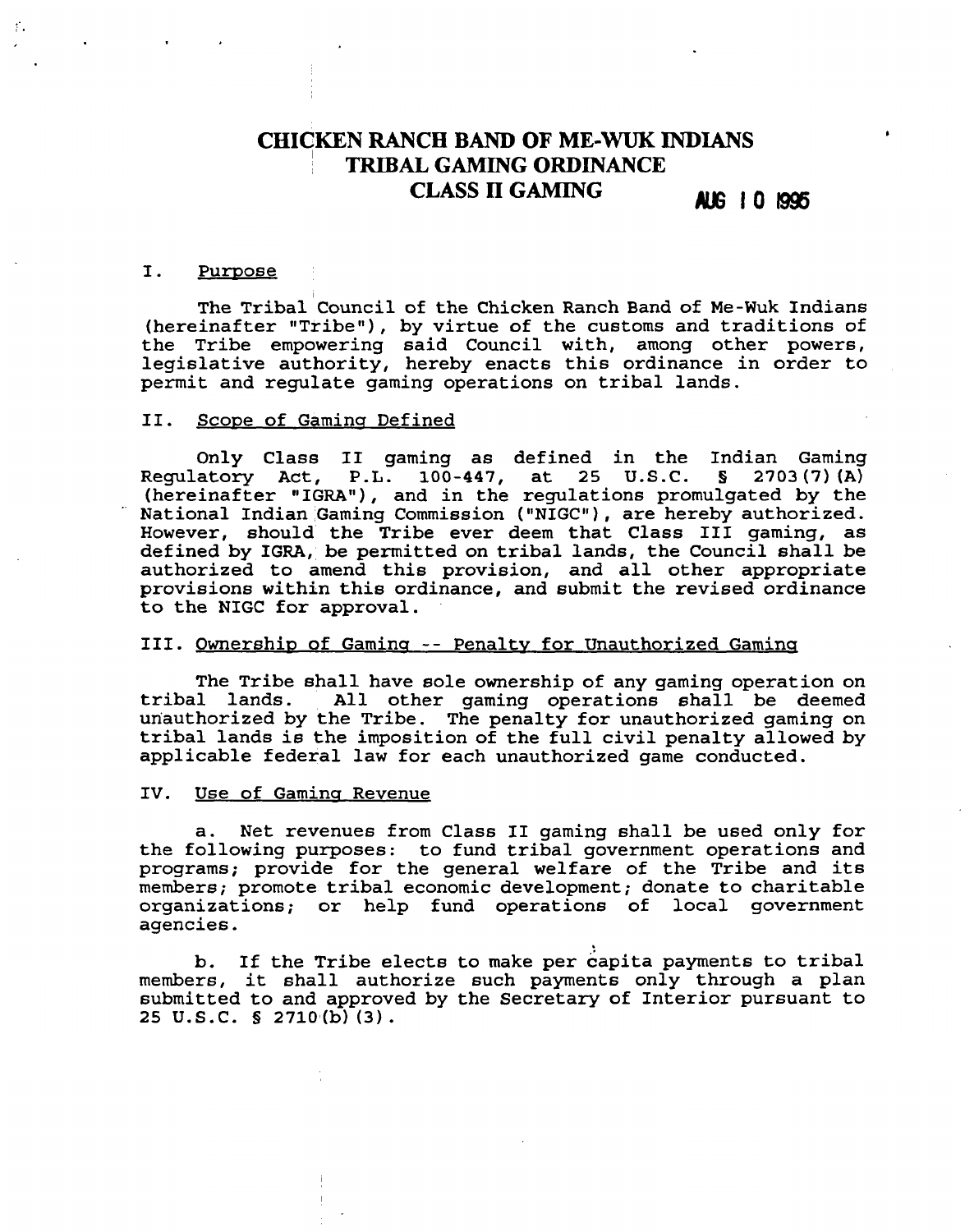#### V. Audit

a. The Tribe shall cause to be conducted annually an independent audit of all tribal gaming operations and shall submit the resulting audit reports to the NIGC.

**a** 

b. All gaming related contracts that result in the purchase of supplies, services, or concessions in excess of \$25,000.00 annually, except contracts for professional legal and accounting services, shall be specifically included within the scope of said audit .

#### VI. Environmental, Public Health. and Safety Protection

All tribal gaming facilities shall be constructed, maintained, and operated in a manner which adequately protects the environment and the public health and safety.

VII. Licenses

Licenses to conduct gaming operations on tribal lands are required for all key employees and bingo managers.

Definitions a.

Key employee defined. For purposes of this ordinance, "key employeen means a person who performs one of more of the following duties:

- **A.** bingo caller;
- B. counting room supervisor;
- C. chief of security;

D. custodian of gaming supplies or cash (this does not include floor personnel unless otherwise specifically listed in these definitions);

- E. floor manager;
- F. pit boss;
- G. dealer;

H. croupier;<br>I. approver

approver of credit;

J. custodian of gambling devices including persons with access to cash and accounting records within such devices;

K. if not otherwise included, any person whose annual cash compensation exceeds \$50,000.00; or L. if not otherwise included, the four most highly compensated persons in the gaming operation.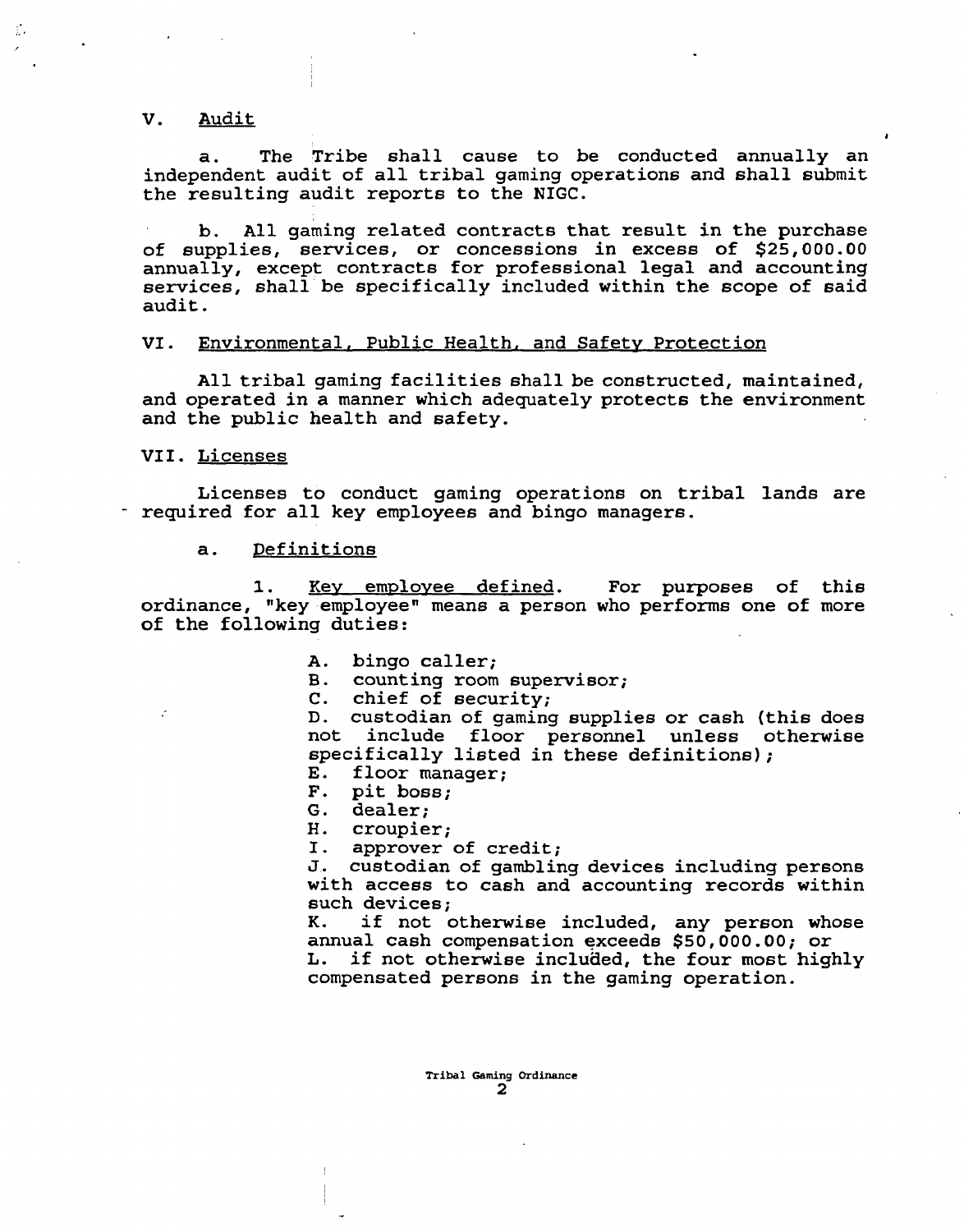2. Bingo manager defined. For purposes of this ordinance, "bingo manager" means:

> A. Any person having management responsibility pursuant to a management contract;<br>B. Any person having the author

> Any person having the authority to hire and discharge employees or to set general policies, such as employment policies, for the gaming operation; or<br>C. The chie:

> The chief financial officer or other person charged with financial management responsibility.

#### b. License Application Process

1. Application Form. Persons required to obtain a gaming license pursuant to this ordinance shall initiate the application process by completing and submitting a Gaming License Application Form obtained from the Tribal Council or its<br>representative authorized to supervise the gaming license representative authorized to supervise the gaming application process.

#### 2. Contents of Form.

A. Privacy Act Notice. Said Gaming License Application Form shall include the following notice:

> In compliance with the Privacy Act of 1974, the following information is provided: Solicitation of the information on this form is authorized by 25 U.S.C. **S§** 2701, et seq. The purpose of the requested information is to determine the eligibility of individuals to be employed in a gaming operation. The information will be used by National The information will be used by National Indian Gaming Commission members and staff who have need of the information in the performance of their official duties. The information may be disclosed to appropriate Federal, Tribal, State, local, or foreign law enforcement and regulatory agencies when relevant to civil, criminal or regulatory investigations or prosecutions or when pursuant to a requirement by a tribe or the National Indian Gaming Commission in connection with the hiring or firing of an employee, the issuance or revocation of a gaming license, or investigations of activities while associated with a tribe or gaming operation. Failure to consent to the disclosures indicated in this notice will result in a tribe's being unable to hire you in a bingo manager or key employee position.

> The disclosure of your Social Security Number (SSN) is voluntary. However, failure to supply an SSN may result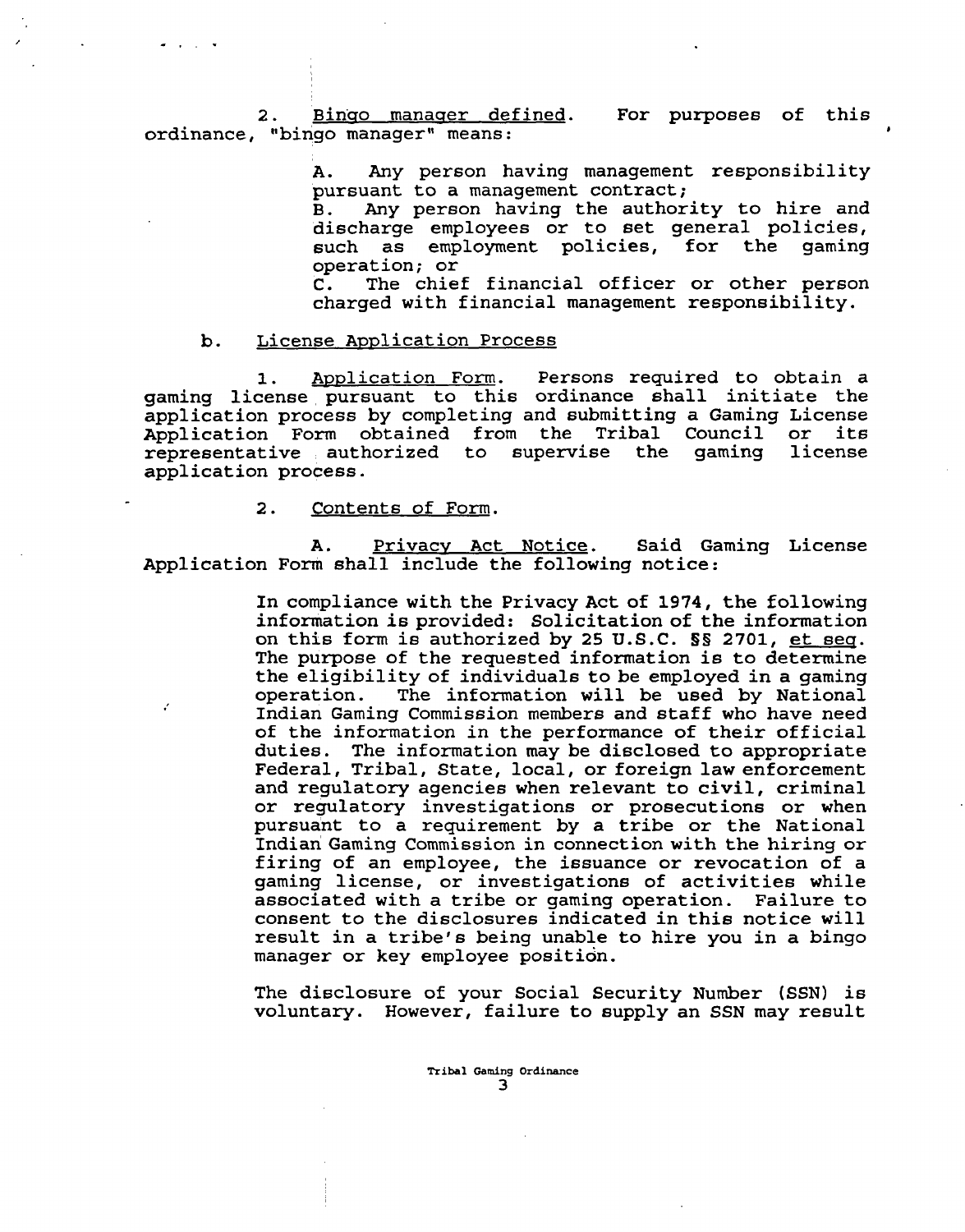in errors in processing your application.

B. Penalty for False Statements Notice. The Gaming License Application Form shall also include the following notice:

> A false statement on any part of your application may be grounds for not hiring you, or for firing you after you begin work. Also, you may be punished by fine or imprisonment, or both. 18 U.S.C. § **1001.**

C. Requested Information. The Gaming License Application Form shall request all of the following information:

> **i.** Full name, other names used (including nicknames), (optional), birth date, place of birth, citizenship, gender, a list of all languages the applicant can speak or write;

#

ii. All business and employment positions, ownership interests in businesses, business and residence addresses, and drivers license numbers currently held or held within the past five years;

iii. The names and current addresses of at least three personal references, including one personal reference who was acquainted with the applicant during each period of residence ' listed in ii) above;

iv. Current business and residential telephone numbers;

**v. A** description of any existing and previous business relationships with Indian tribes,<br>including ownership interests in those ownership interests businesses;

vi. A description of any existing and<br>previous business relationships with any previous business relationships with gaming industry generally, including ownership interests in those businesses;

vii. The name and address of any licensing or regulatory agency with which the person has ever filed an application for a license or permit related to gaming, whether or not such license or permit was granted, and if not, the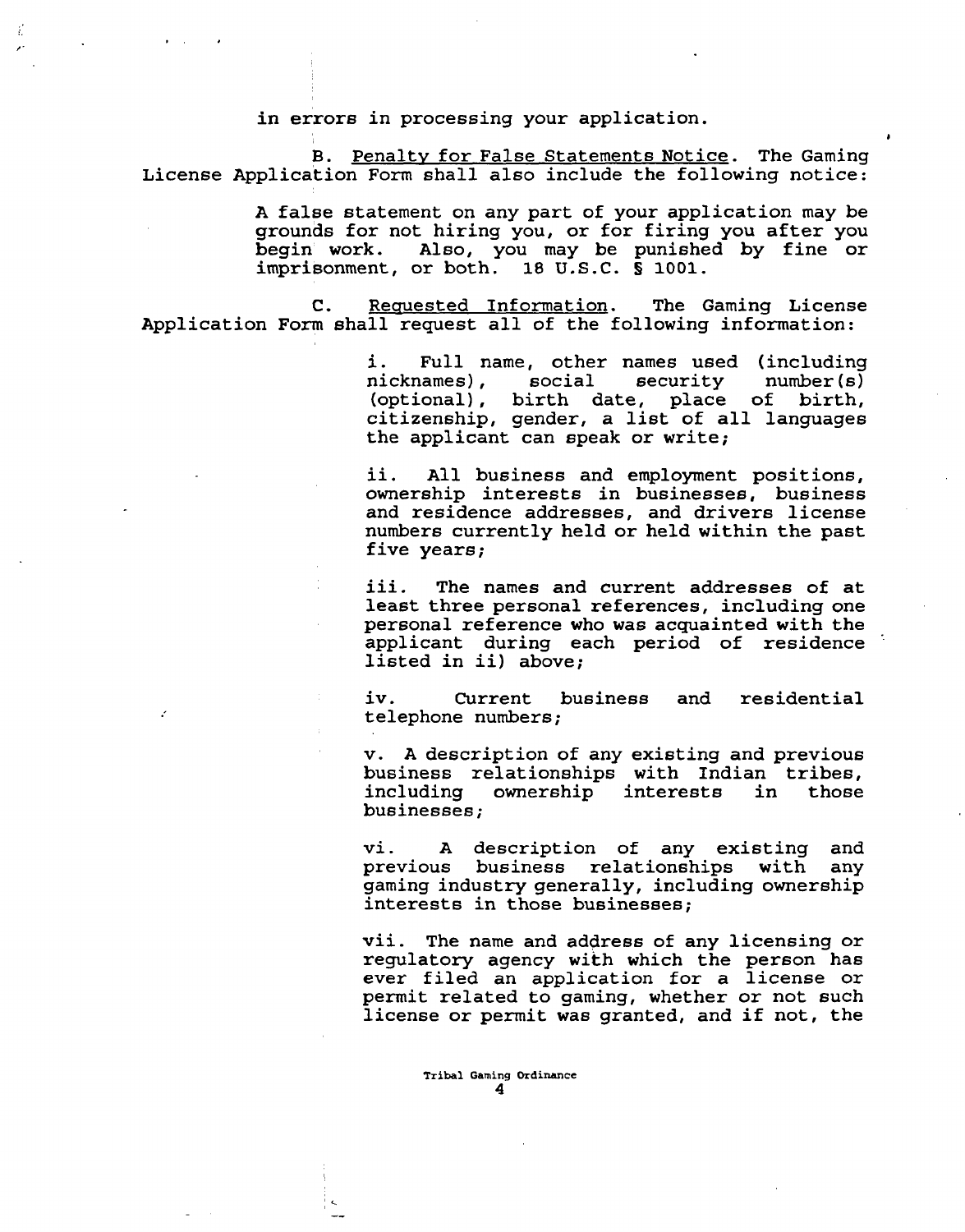reason, if known, why the application was rejected; **<sup>a</sup>**

viii. Whether the applicant has ever been convicted of a felony or is currently charged with a felony, and if so, the charge, the name and address of the court which conducted or is<br>conducting the proceedings, and the proceedings, disposition of the proceedings, if any;

ix. Whether the applicant has ever been convicted of a misdemeanor or is currently being prosecuted for a misdemeanor offense other than a minor traffic violation within ten years of the date of the application, and if so, the charge, the name and address of the court which conducted or is conducting the proceedings, and the disposition of the proceedings, if any;

x. The name and address of any licensing or regulatory agency with which the person has filed an application for an occupational license or permit, and whether or not such license or permit was granted;

xi. A current photograph;

ť.

xii. Other requests for information the Tribe deems relevant; and

xiii. Fingerprints consistent with procedures adopted by the Tribe according to NIGC regulations, 25 C.F.R. § 522.2(h).

#### 3. Application Procedure For Existing Key Employees And Bingo Managers.

Existing key employees and bingo managers shall be notified in writing that they shall either:

A. Complete a new application form which contains Privacy Act and False Statement notices as set forth in VII.b.2.A&B above; or

B. Sign a statement which, contains the Privacy Act notice and consents to the routine uses described in that notice, and also contains the False Statement notice.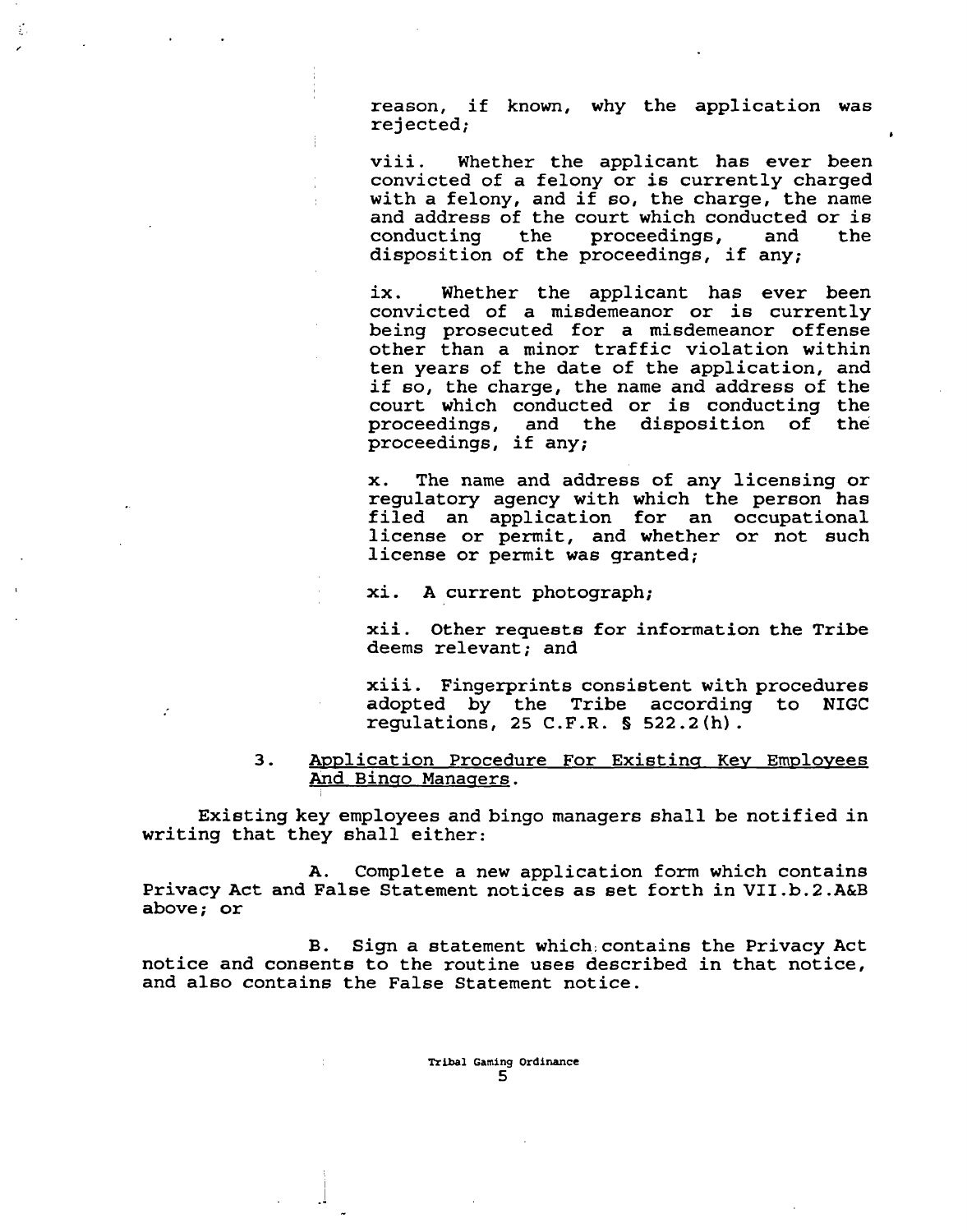#### 4. **Application Review.**

**A.** Confidentialitv. The Tribe shall keep confidential the identity of the applicant during the course of the application review.

**6** 

B. Investigation. The Tribe shall verify all information contained in the application form either by written or oral means and investigate all references, criminal record, habits, reputation, and/or associations which may impact on the applicant's eligibility for a gaming license. If the Tribe determines that employment of the person may pose a threat to the public interest or to the effective regulation of gaming, or creates or enhances the possibility of unsuitable, unfair, or illegal practices, methods, and activities in the conduct of gaming, the Tribe shall reject that person's application for a gaming license.

5. Application Forwarding to the NIGC. When a key employee or bingo manager commences work at a gaming operation authorized by this ordinance, the Tribe shall forward to the NIGC a completed application form for that person.

6. Report on Application to the NIGC. Within 60 days after a key employee or bingo manager commences work, or within 60 days after the approval of this ordinance by the Chairman of the NIGC, the Tribe shall forward a report to the NIGC concerning its investigation of the applicant. The contents of said report shall include all of the following:

- a. Methods used to conduct the background investigation;
- b. Results obtained;<br>c. Conclusions reach
- c. Conclusions reached; and
- The bases for those conclusions.

If during its investigation the Tribe determines that an applicant must be rejected, the Tribe shall notify the NIGC and may forward copies of its investigation for inclusion in the Indian Gaming Individuals Records System.

7. Retention of Applications and Reports. The Tribe shall retain all license applications and investigative reports (if any) for inspection by the Chairman of the NIGC or duly authorized representative for no less than three years from the date of the applicant's rejection or termination of employment.

- c. Issuance of Gaming License
	- **1.** Within 30 days after the NIGC receives a report on an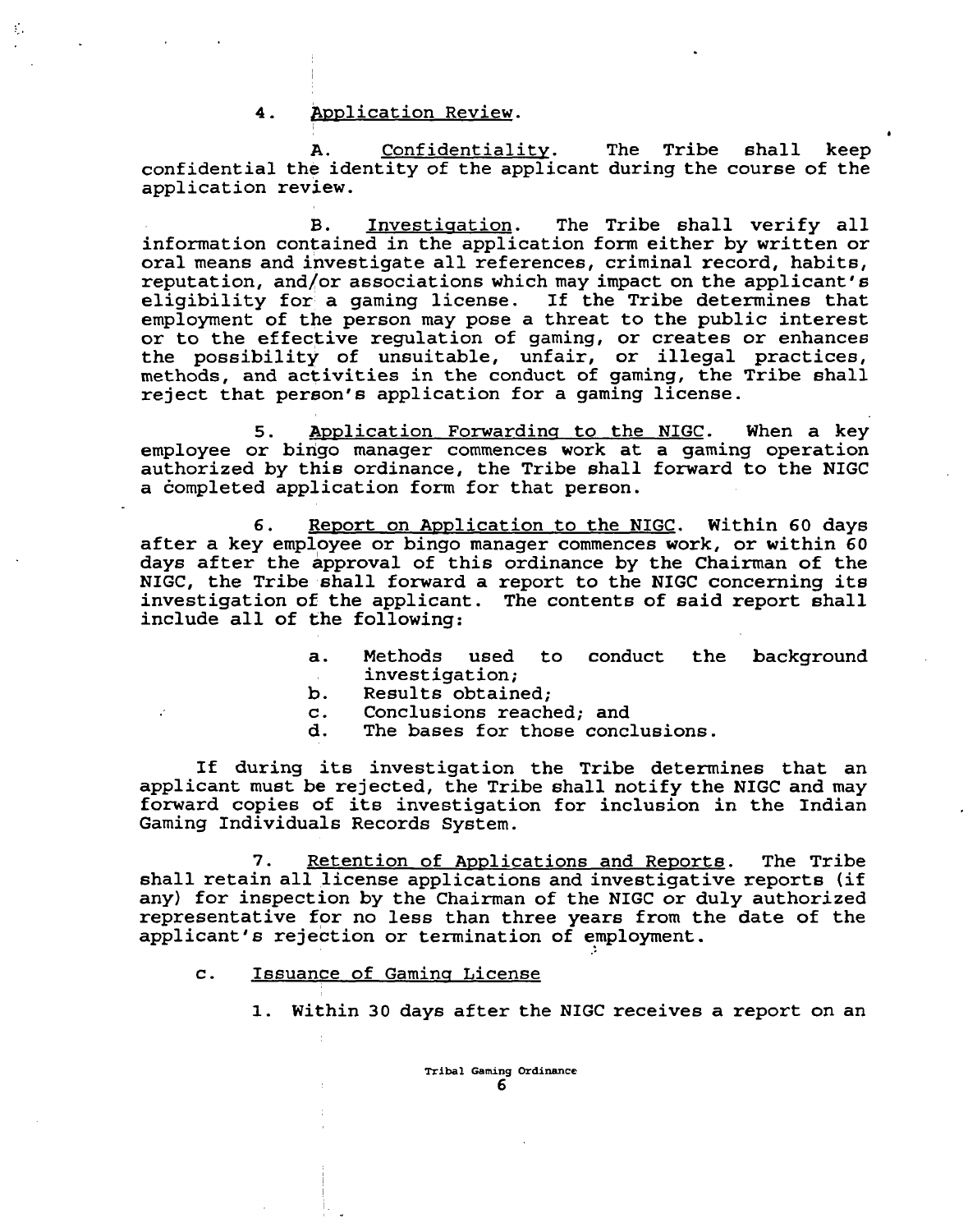applicant, the NIGC will inform the Tribe if the NIGC has an<br>objection to the issuance of a gaming license to the applicant. If , objection to the issuance of a gaming license to the applicant. If the Tribe receives no objection, the Tribe may issue a gaming license to the applicant.

2. Should the NIGC request from the Tribe information not contained in the report on the applicant, the **30** day period will not commence until the NIGC has received the additional information from the Tribe.

**3.** Should the NIGC inform the Tribe of any objections it has to the issuance of a gaming license to the applicant within the initial **30** day period, the Tribe shall reconsider the application, taking into account the objections made by the NIGC, and may issue a gaming license to the applicant despite the NIGC objections.

#### d. Suspension and Revocation of Gaming License

1. After the Tribe has issued a gaming license, said license may be suspended by the Tribe if the Tribe receives information from the NIGC or other reliable source that continued employment of the person may pose a threat to the public interest or to the effective regulation of gaming, or creates or enhances the possibility of unsuitable, unfair, or illegal practices, methods, and activities in the conduct of gaming. Notice of such suspension shall be made to the license holder in writing.

2. The notice shall include the basis for suspension, and set forth a time and place for a hearing, no longer than **60**  days following the date of suspension, to be conducted by the Tribal Council or its authorized representative.

**3.** The hearing shall be conducted according to the traditions and customs of the Tribe, and shall allow the suspended license holder an opportunity to present all relevant evidence to rebut the allegations which formed the basis of the suspension.

**4.** Within ten days after the hearing the Tribe shall decide whether to reinstate or permanently revoke the gaming license. In either event, the Tribe shall notify the NIGC of its decision, and the basis therefor. The decision of the Tribal Council or its authorized representative is final.

#### VIII. Designation of Agent for NIGC Service

For purposes of NIGC regulation 25 CFR § 519.1 only, the Tribe hereby designates its Tribal Council Chairperson as its agent for service of any official determination, order, or notice promulgated by the NIGC. Service shall be sent to: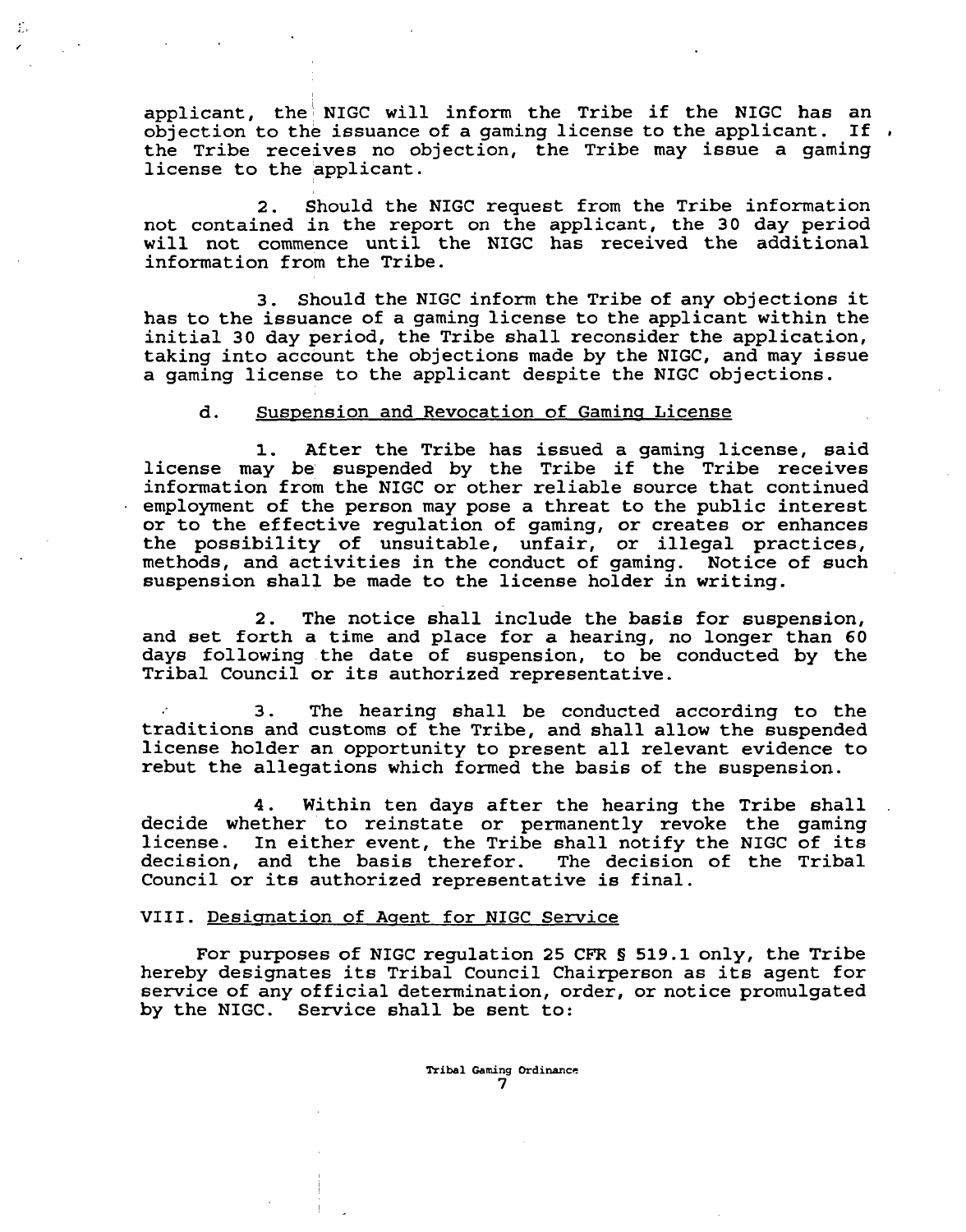Chairperson, Tribal Council Chicken Ranch Band of Me-Wuk Indians P.O. Box 1699 Jamestown, **CA** 95327

This designation is not intended as, nor shall it be deemed, a waiver of sovereign immunity on the part of the Tribe.

#### IX. Dispute Resolution Between Public and Tribe

a. In the event that a dispute over gaming arises between an individual or group of the general public and the Tribe, the Tribal Council or its authorized representative shall attempt to resolve the dispute immediately.

b. If the Tribal Council or its authorized representative deems that a dispute or grievance is too complicated to resolve immediately, or that a grievance appears to be unfounded, the Tribal Council or its authorized representative shall request from said aggrieved person or persons a written statement outlining their grievances, the underlying and/or supporting facts, and any requested redress. Upon receipt of the written statement, the Upon receipt of the written statement, the Tribal Council or its authorized representative shall set a time and place for a hearing to be conducted within 30 days of receipt of said written statement.

c. At the hearing, the aggrieved person or persons shall be allowed to present any additional information they may have obtained. In addition, the Tribal Council or its authorized representative shall make all reasonable efforts to resolve the problem.

**<sup>a</sup>**d. If a resolution is not reached at the hearing, the aggrieved person or persons' statement shall be forwarded to the NIGC with an explanation of the proceedings and determinations made by the Tribal official or officials conducting the hearing.

X. Identification of Law Enforcement Agency

The law enforcement agency which the Tribe shall use in conducting its investigation of gaming license applicants, as outlined in section VII above, is:

Sonora Police Department **542** W. Stockton Road Sonora, **CA** 95370

Said agency will take finger prints and provide a criminal history check of the applicant.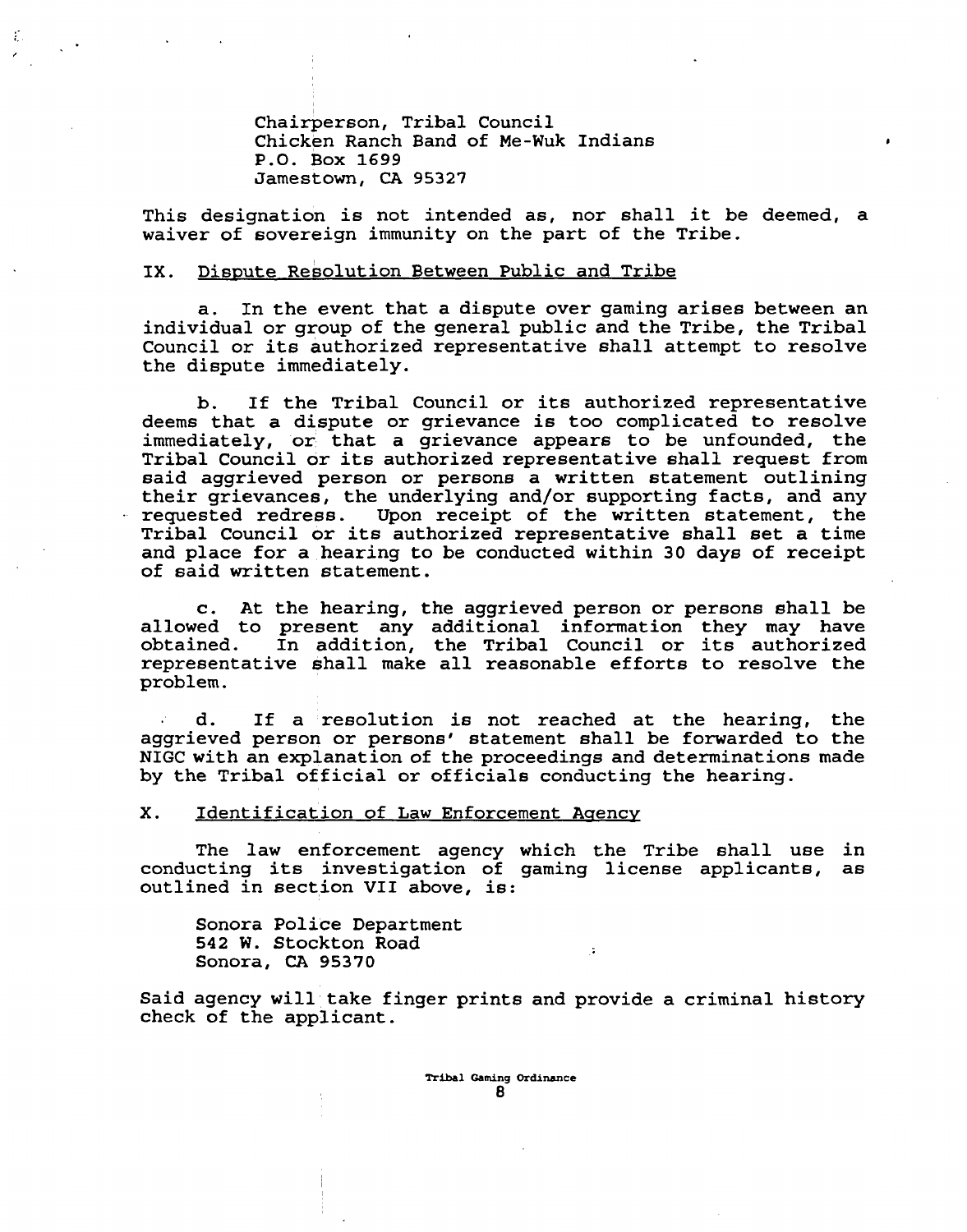# HCKEN RANCH RANCHER<br>cken Ranch Road Post Office Box 1159 Jamestown, Califo

16929 Chicken Ranch Road Post Office Box 1 159 Jarnestown, California 95327

**-------------\_\_\_\_\_-----------#-----------------------e-----------------------e---\*--------** 

(209) 984-4806 Fax (209) 984-5606

#### **Resolution #11695-01**

WHEREAS, the CHICKEN RANCH RANCHERIA OF ME-WUK INDIANS of CALIFORNIA ("BAND") has been operating a bingo enterprise on its reservation for approximately ten  $(10)$  years to date;

WHEREAS,' the BAND has determined that a Tribal Gaming Ordinance for Class I1 Gaming, approved by the Chairman of the National Indian Gaming Commission ("NIGC") is required by federal law;

WHEREAS, the BAND has been notified by the NIGC that its current CHICKEN RANCH BAND OF ME-WUK INDIANS TRIBAL GAMING ORDINANCE CLASS II GAMING, enacted September 11, 1993 ("Gaming Ordinance"), is deficient on two items contained in section VII of the Gaming Ordinance;

WHEREAS, correction of said deficiencies is necessary for the chairman of the NIGC's approval of the Gaming Ordinance;

THEREFORE, BE IT RESOLVED, that the BAND hereby amends its Gaming Ordinance as follows:

1) On page two of the Ordinance, section VII, which now reads "Licenses to conduct gaming operations on tribal lands are required for all key employees and bingo managers." Shall be amended to read:

License to conduct gaming operations on tribal lands are required for each place, facility, or locatiofi on the Band's lands where Class I1 gaming occurs. In addition, all licenses to conduct gaming operation on tribal lands are required for all key employees and bingo managers.

2) On page two of the Ordinance, VII.a.1 .D. **will** be revised in order to delete the words in the parentheses. VII.a.1.D., which read "custodian of gaming supplies or cash (this does not include floor personnel unless otherwise specifically listed in these definitions);" shall be amended to read:

VI1.a. 1 .D. custodian of gaming supplies or cash;